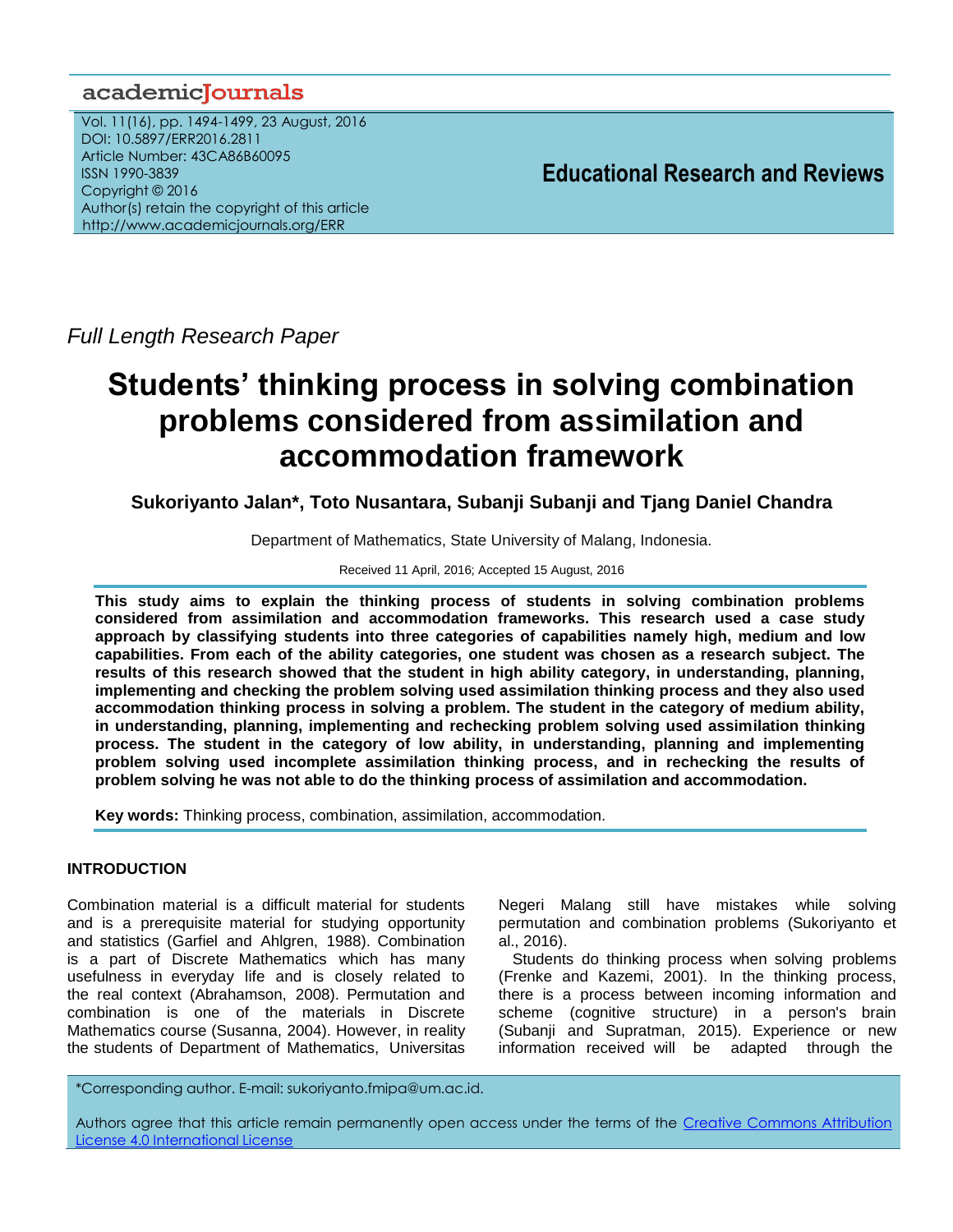process of assimilation or accommodation (Simatwa, 2010).

Cognitive process that occurs when a person integrates perceptions, concepts or new experiences into an existing scheme in his mind is called assimilation (Subanji and Supratman, 2015). While accommodation is the process of integrating the new stimulus through the creation of a new scheme or change the old scheme to adjust to the problems encountered (Subanji and Supratman, 2015). According to Hoppes and Segal (2010), accommodation can happen in two ways, namely to modify the existing scheme to match the stimulus given or to form a new scheme that matches the given stimuli.

To track the type and the mistake location done by the students in solving combination problems, the lecturers need to know the thinking process of students in solving combination problems. By knowing the location and type of mistakes of the students in solving combination problems through tracking thinking process, the lecturer can design an appropriate learning which is suitable with students' thinking process. Students require high thinking level in solving the problem. The steps of problem solving according to Polya this consists of four steps:

- 1. Understand the problem
- 2. Devise a plan
- 3. Carry out the problem, and
- 4. Look back (In'am, 2014).

Students are expected to develop their problemsolving abilities to face challenges by adopting various perspectives (Tai and Lin, 2015). To give the students experience in using the knowledge and skills possessed can be done through a process of problem solving (Can, 2015).

Students perform process series of thinking in solving problems (Saragih and Napitupulu, 2015). Similarly, when the students solve the combination problem they need to perform series of thinking process. If the students' thinking process in solving combination problem does not get the attention from the lecturer, there may be an impact on students' learning outcomes. Therefore, the disclosure of students' thinking processes in solving combination problems needs to be done to know the students' thinking structure. Based on the problem stated earlier, the problem in this research is "how is the thinking process of students in solving combination problems considered from assimilation and accommodation frameworks?

#### **METHODOLOGY**

The research subjects were 22 students of 3rd semester,

Department of Mathematics, FMIPA, Universitas Negeri Malang. The subjects were those who took Discrete Mathematics subject, whose ages ranged from 19 to 21 years. Furthermore, the subjects were asked to work on the problems associated with combination. The results of the student work were assessed by using score from 0 to 100. The abilities of students were classified into three categories based on the results of test scores. They were in low-ability category if the test scores ranged from 0 to 55; the students were in medium ability category if the test scores ranged from 55 to 80; and the students were in high ability category if the test scores were between 80 and 100. Furthermore, the researcher selected one student from each category to become the research subjects. The selection of research subjects (low, medium, high) was done with the reason that the thinking process of all ability categories could be searched.

Answer to each subject (categories of low, medium and high) in solving the combinations problem was identified based on the stage of problem-solving according to Polya. Stages of problemsolving by Polya consist of four steps, namely:

- 1. Understand the problem
- 2. Devise a plan
- 3. Carry out the problem, and
- 4. Look back.

At every stage of problem-solving according to Polya, students' thinking processes is identified by using a framework of assimilation and accommodation according to Piaget. The main instrument in this research was the researcher himself equipped with problem relating to combination, video tape recorder, and interview sheet. The problem related to the combination was as follows:

In how many ways can you divide students into 3 groups with 2 members of each group?

### **RESULTS AND DISCUSSION**

Based on the results of the students' works in solving combination problem, the division result of the students' ability categories were obtained as in Table 1. Based on the three categories of students' abilities earlier stated, one student from each category was chosen namely subject A for the high ability category, subject B for medium category, and subject C for low category. Analysis of thinking process based on the written data and interview data in solving permutation and combination problems based on the problem solving steps according to Polya that included understanding the problem, devise a plan of problem solving, implementing the plan of problem solving, and looking back at the results of problem solving were as follows:

#### **Subject A that has high ability category**

At the stage of understanding the problem, subject A was able to identify that the problems encountered were related to combination. At the time of the interview, subject A could reveal that the problem was combination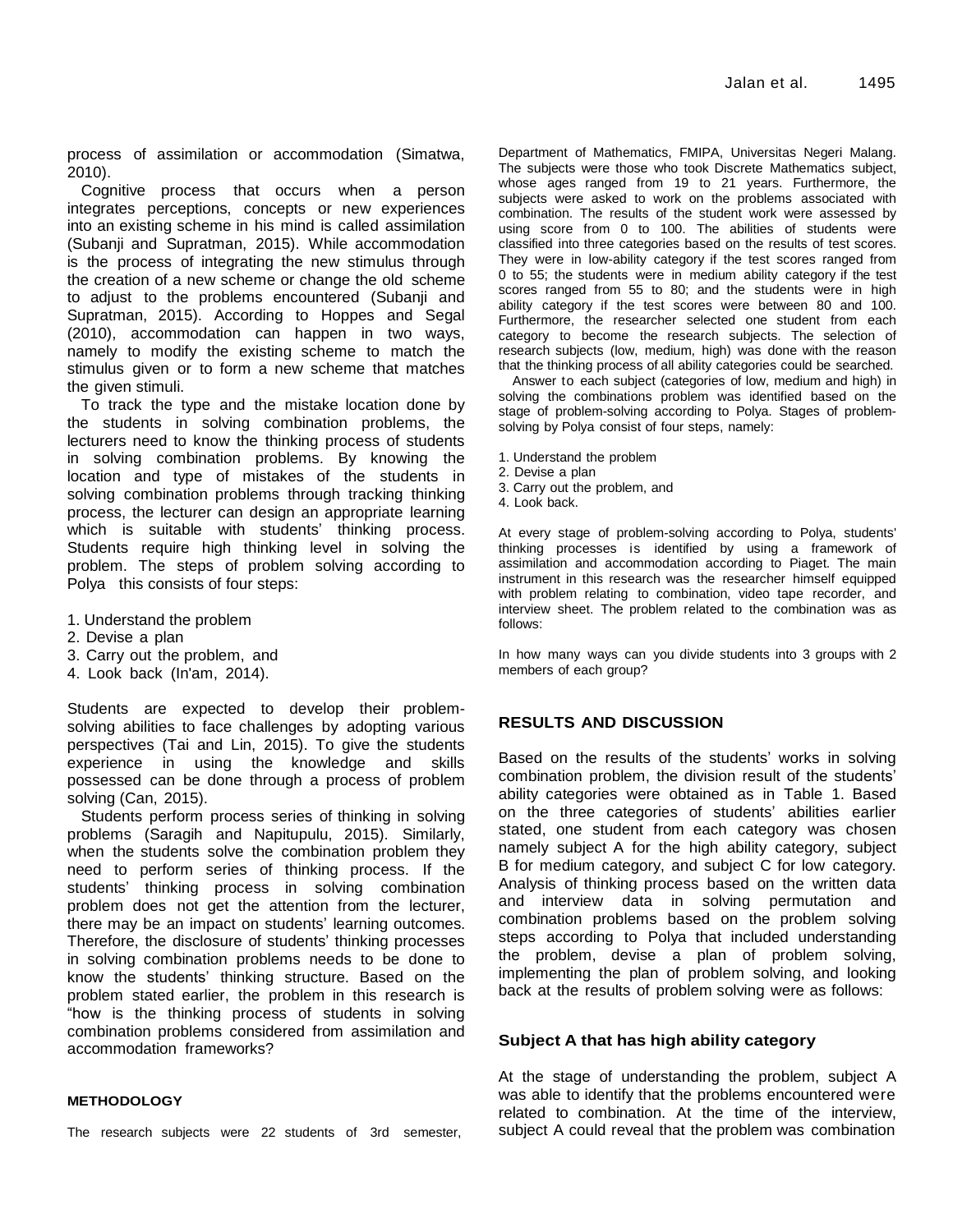| S/N Categories of students' ability Range of scores (x) Number of students Percentage (%) |    |        |    |  |
|-------------------------------------------------------------------------------------------|----|--------|----|--|
| Low                                                                                       |    | x < 55 | 54 |  |
| Medium                                                                                    | 55 | x < 80 | 27 |  |
| Hiah                                                                                      | 80 | 100    | 19 |  |

**Table 1.** Categories of students' ability to solve combination problems.



**Figure 1.** The work of subject A in solving combination problem.

problem. But after being tracked further, subject A doubted that the problems faced was combination problem that should be associated with the other problems. After the student was given the opportunity to think, the student revealed that the problem encountered was the problem associated with the combination of multiplication rule. It showed that in understanding the problem, subject A integrated a new stimulus through the establishment of new schemes to adjust to the problem encountered. Thus, subject oA used accommodation thinking process in understanding the problem (Hoppes and Segal, 2010).

At the stage of arranging plan for problem-solving, subject A was able to relate the problems faced and the problem of combination and multiplication rules. When it was traced through interview, it was found that subject A was able to link the key components of the problems that was the number of students were six, the students were divided into three groups and each group consisted of two students. A subject was able to identify that the division of the group in which each group had two students did not need to pay attention to the order so that the problem used was combination problem. However, subject A had a difficulty in determining the relationship of the division among the first group, the second group and the third group consisting of two people. After being searched further, subject A revealed that the division of the first group, the second group and the third group was interrelated events so it was necessary to apply the multiplication rule. It showed that in making the plan of combination problem solving, subject A modified the existing scheme so it matched the stimulus given. Thus subject A used the accommodation thinking process in preparing a plan for combination problem solving (Reinking and Labbo, 2000).

At the stage of solving combination problem, subject A was able to apply the concept of combination and multiplication rules. At the stage of determining the members of group 1, subject A was able to finish it by using combination 6C2. In determining the members of group two and three, subjects A was also able to finish it by using combination 4C2 and 2C2. However, when determining the final answer, subject A actually was already able to apply the multiplication rule, namely 6C2. 4C2.2C2 = 90 but subject A made a mistake when considering that the result should be divided by 3! The work of subject A can be seen in Figure 1.

From the interview, it could be seen that in determining the final answer, subject A felt doubtful on the final answer. Subject A tried to translate the existing problem by making an example: when the students were A, B, C, D, E and F, then subject A constructed three groups in which each group consisted of two students. Subject A attempted to think about what happened if one of the group arrangements was AB, CD and EF. The thinking structure of subject A was that AB, CD, and EF did not need to pay attention to the arrangement because AB, CD, EF and CD, AB, EF were the same, so that subject A decided that the correct answer should have been divided by 3! It showed that in arranging a plan of combination problem-solving subject A integrated perception, concept or new experience into an existing scheme in his mind when solving the problem. But when it was traced through an interview, subject A constructed a new thinking structure that in determining the final result, it should have been divided by 3! Thus subject A in implementing problem solving used assimilation and accommodation thinking process (Reinking and Labbo, 2000).

By examining the work done by subject A, it seemed that subject A did not write 'recheck' on the result of problem solving obtained. However, based on the interview subjects A rechecked the problem solving result obtained by matching the command about the problem resolved. It showed that in rechecking the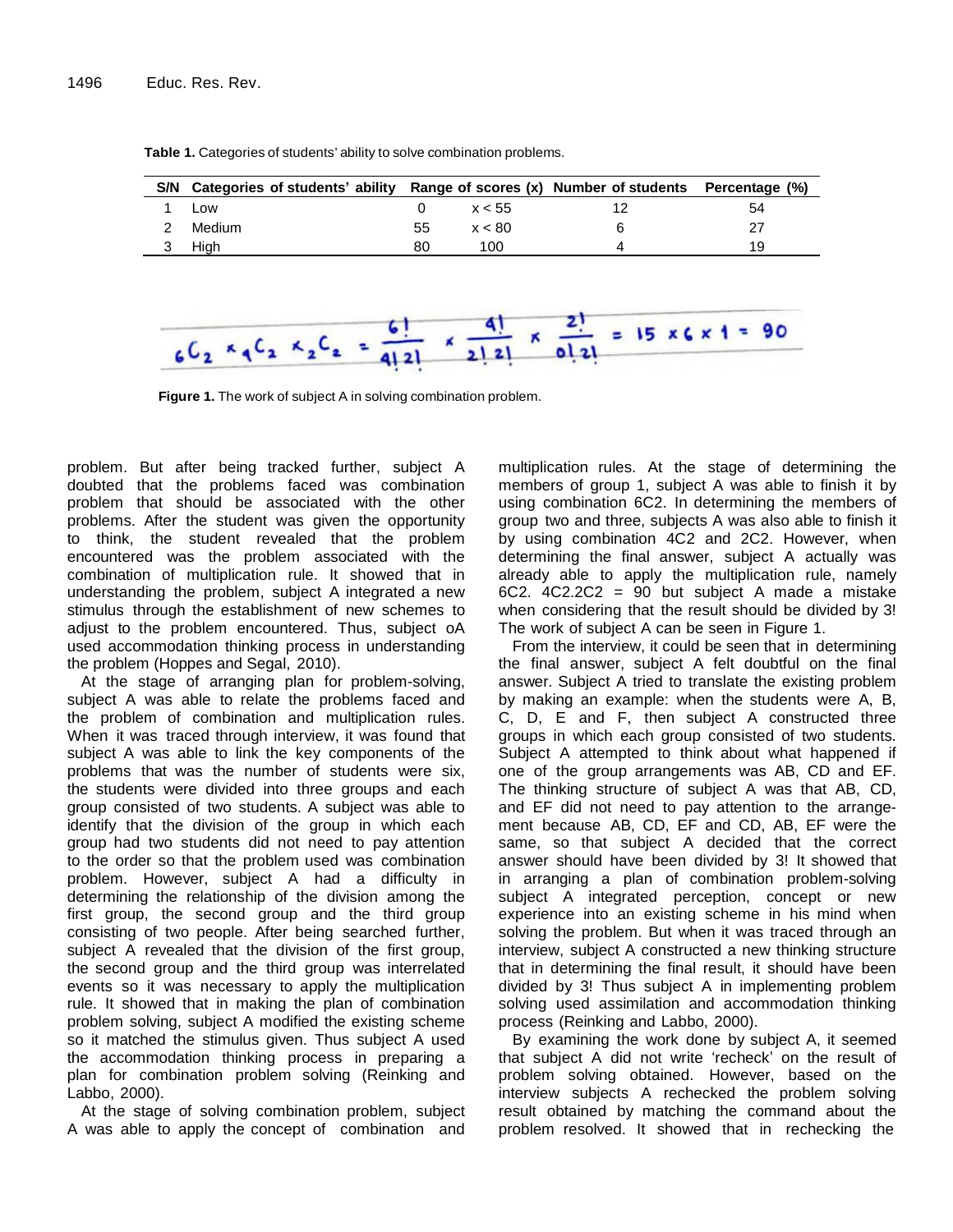

**Figure 2.** The work of subject B in solving combination problem.

problem-solving result, subject A simply linked the concept or experience possessed related to the answer obtained from the problem with a simple command on the problem solved. Thus subject A in rechecking the result of problem solving used assimilation thinking process (Simatwa, 2010).

## **Subject B which hasmedium ability category**

The difficult problem of Subject B at the stage of understanding to decide the problem faced was combination problem. At the time of the interview subject B was confused whether dividing six students into three groups in which each group had 2 students was a problem of combination or permutation.

After being given the chance to think subject B revealed that the problem faced was a combination problem because dividing the group did not need to pay attention to the order. It showed that in understanding the problem, subject B in stimulus integration just went through the establishment of a new scheme to adjust to the problem encountered.

According to Hoopes and Segal (2010) subject B used accommodation thinking process of in understanding the problem. At this stage of arranging problem- solving plan, subject B was only capable of linking the problems faced with the combination problem without linking the problem with the multiplication rule. At the time of the interview subject B had a difficulty to find a relationship between the number of the groups and the members of each group having two students. After being given time to think, subject B said that the problem faced was combination problem 6C2. Subject B gave the reason that for dividing six students into three groups in which each group consisted two students was the same as counting 6C2. It showed that in making the plan of combination problem solving subject B modified the existing scheme so it matched the stimulus given. Thus, subject B used accommodation thinking process although he was wrong in arranging a plan of combination problem-solving (Hoopes and Segal, 2010). At this stage of combination solving problem, subject B made a mistake in accordance with the steps taken during the problem solving plan. Subject B only determined a lot of ways to divide the groups by using 6C2 without noticing that the group should be formed into three groups. The work of subject B can be seen in Figure 2.

Based on interview subject B had a difficulty in linking the problem encountered with the concept or another experience related to the multiplication rule. It showed that in arranging plan of the combination problem-solving subject B attempted to modify the existing scheme in mind and it was forced to match the stimulus given. Thus subject B used accommodation thinking process in implementing problem solving (Hoopes and Segal, 2010).

Based on the work and interview, subject B had already rechecked the result obtained. Rechecking the result of problem solving was done by linking the final result of work obtained by reading back the problem. It showed that in rechecking the result of problem solving subject B only related the concept or the experience owned and related to the answer obtained from a problem with a simple command on the problems solved. Thus, subject B in rechecking the result of problem solving used the assimilation thinking process (Simatwa, 2010).

#### **Subject C who has low ability category**

Subject C had difficulty in understanding the problems related to a given combination problem. From the result of examining the student's work and the result of interview, it was obtained a description that subject C considered that the problem of dividing six students into three groups with two members in each group was a problem of permutation with the same elements. Subject C at the time to understand the combination problem given was interference with the understanding of permutation with the same elements. It indicated that subject C when understanding the problem used accommodation thinking process (Hoopes and Segal,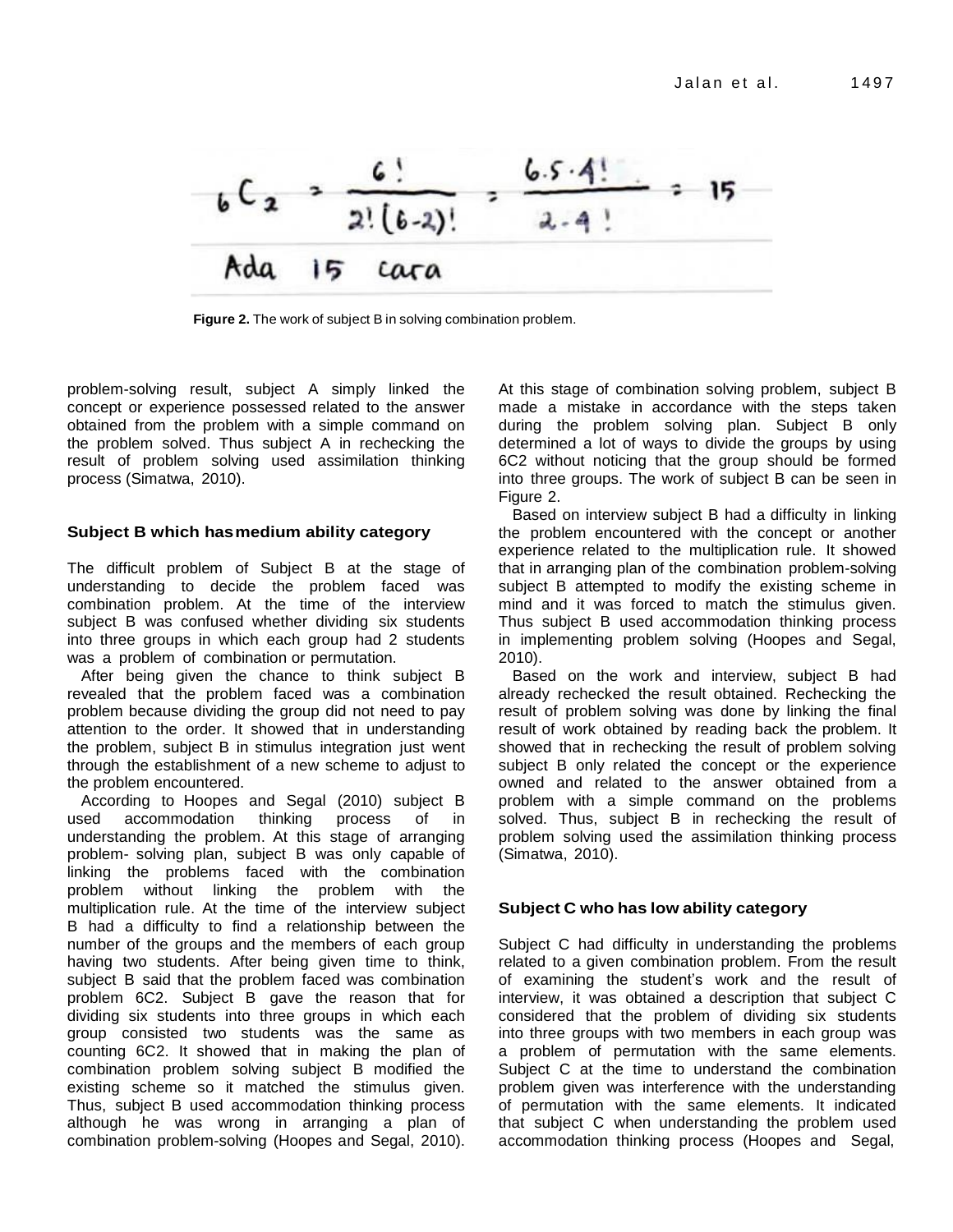$$
6 \text{Ssw2.} \rightarrow 3 \text{ kelompok} \rightarrow 2 \text{ or } 6!
$$
\n
$$
\frac{6!}{3!2!2!} = \frac{6 \times 5 \times 4}{4} = 20
$$

**Figure 3.** The work of subject C in solving problem combination.

2010), although he was wrong and subject C had an interference with the understanding of permutation.

At the stage of arranging plan of combination problemsolving, subject C arranged a plan of problem solving based on the understanding owned by him. Because subject C was interfered at the time to understand the problem that was the combination problem seen as a permutation problem, so when arranging problem solving, subject C related the existing key concept in the problem that the students were six, divided into three groups and each group consisted of two students. It was a permutation problem with the same elements. It showed that in making the plan of combination problem solving subject C tried to modify the scheme existing in his mind and was forced to match the stimulus given.

Thus, subject C used accommodation thinking process in preparing a plan for solving a combination problem (Hoopes and Segal, 2010), although he was interfered with the permutation problem. At this stage of solving a combination problem, subject C was able to solve the problem based on the accomplishment plan that had been made, but the result was still wrong. The work of subject C can be seen in Figure 3.

Based on the result of examining the work and through an interview, it was found that subject C considered that the problem about the six students that would be divided into three groups with 2 members of each group was recurring permutation. Subject C said that 6! was gotten from the number of students (six students) while 3! was gotten from the number of groups (3 groups), then 2! was gotten from the number of members in each group (2 students). Thus, subject C in solving combination problem used the following calculation:



It indicated that subject C in solving combination problem was interfered by permutation problem. Subject C also made a mistake in doing calculation operation:  $\frac{6.5.4}{4} = 20$ .

It should be 30. At this stage of solving combination problem, subject C tried to modify the scheme existing in his mind and was forced to match the stimulus given. Thus, subject C in solving the combination problem used accommodation thinking process (Hoopes and Segal, 2010), although he was wrong. Based on the result of examining the student's work and interview, it was found that subject C at the stage of rechecking the result of problem solving did it by matching the result of the work to the question which was asked. Subject C said that there was confusion at the time to understand the first problem so that the checking carried out was just based on matching the answer to the question in the problem. Thus, subject C was used in rechecking the result of problem solving used as assimilation thinking process. Based on the description earlier describe, students' thinking process in solving combination problem could be tabulated as shown in Table 2.

The results of this research was supported by the opinion of Simatwa (2010) who says that assimilation is a cognitive process in which a person integrates perceptions, concepts or new experiences into the scheme or pattern that already exists in his mind. Additionally, it was supported by Hoppes and Segal (2010) who says that a person when implementing assimilation thinking process does not need to change the existing scheme. Therefore, when the students do the thinking process of assimilation, the students do not need to change the existing scheme.

The structure of the problems encountered is in accordance with the thinking scheme owned. The accommodation thinking process done by all subjects at the stage of understanding the problems, planning the problem and implementing problem solving is supported by Reinking and Labbo (2000) who says that accommodation transforms the existing information into the new one.

The process of assimilation and accommodation lasted until there is equilibrium conditions (Fajemidagra. 2015). When the student has obtained a combination of problem solving, but not satisfied with the solution, then that person is still going disequilibration. These conditions will encourage students to hold a reflection of the answers that have been obtained. Conversely, when